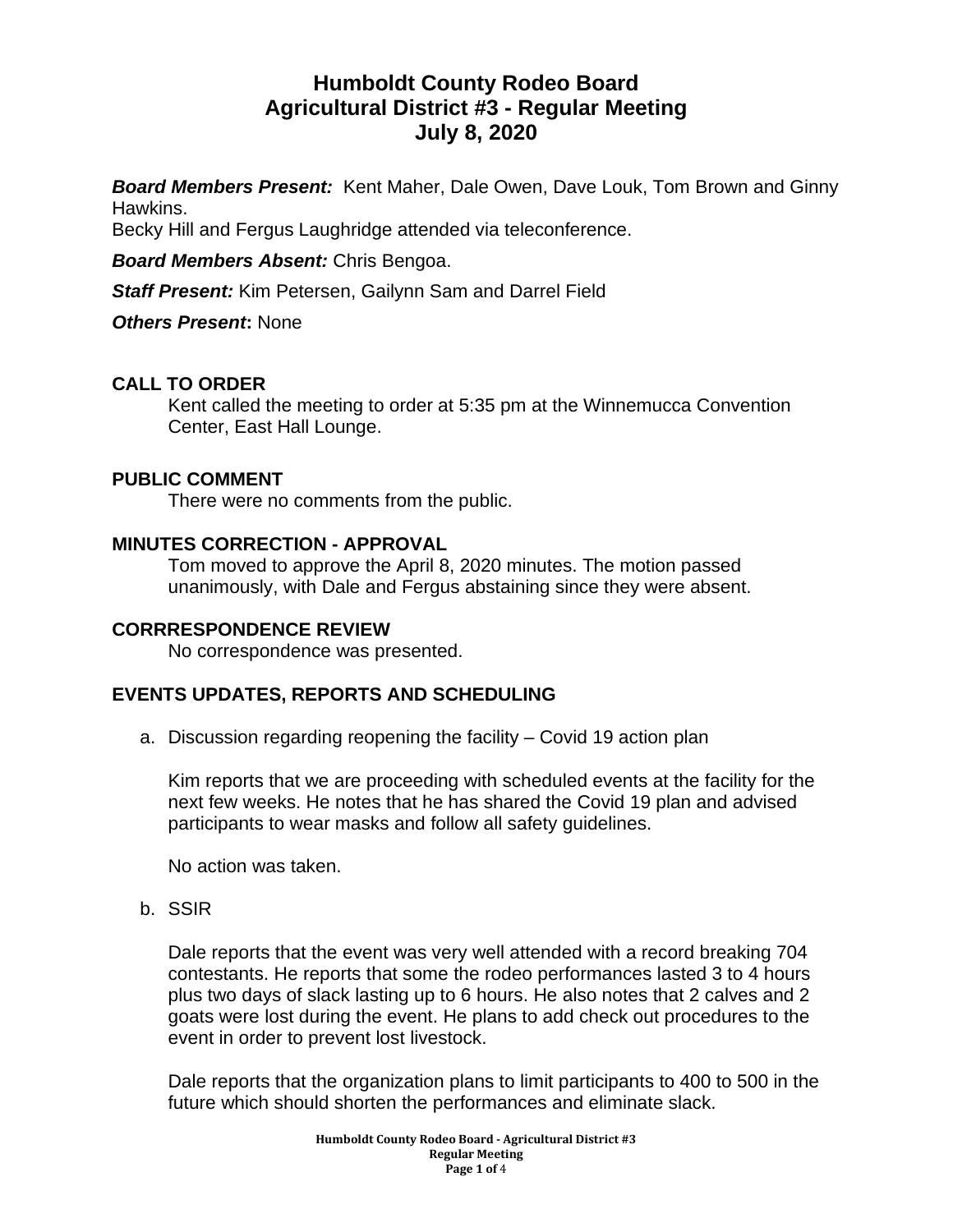Dale comments that some participants and guests were upset regarding wearing masks and requirements to socially distance in the grandstands. Kim notes that he plans to send a letter to participants trying to sooth negative feelings regarding the SSIR event.

No action was taken.

c. Tri-County Fair

Kim asked the board to consider canceling the 2020 Tri-County Fair. He is concerned that the cost of producing the event may not be recovered during the current pandemic.

Darrel reports that the Fair currently has \$30,000 in the bank. He notes that our carnival may not appear this year since one of the fairs on their route has canceled. Our budget anticipates \$8,000 to \$10,000 in carnival revenue which would be lost without the carnival. Our truck pull event will cost \$19,000 to produce with our best gate revenue of \$17,000 and our worst gave revenue of \$10,000.

Kim notes that sponsor and vendor revenue may also be negatively impacted this year. He also notes that the Honor Camp has not been available to assist at the facility since the lockdown started.

Ginny commented that the Model T and many other local businesses have been closed for 2 months and are struggling under the Governor's stage 2 re-opening guidelines.

Fergus comments that we are required by statute to produce the fair and to promote agriculture.

Dave asked if the Tri-County Junior Livestock will be proceeding with their show and sale.

Kim reports that the Tri-County Junior Livestock board is planning on proceeding with the event.

Ginny moved to cancel the 2020 Tri-County Fair.

The motion failed with Ginny being the only polled assent.

i. Labor Day Parade Grand Marshall

Darrel asked the board to consider honoring Walt Curtis as the 2020 Grand Marshall.

Hearing no dissent, Kent asked Darrel to ask Walt Curtis if he will serve as the Grand Marshall for this year's event.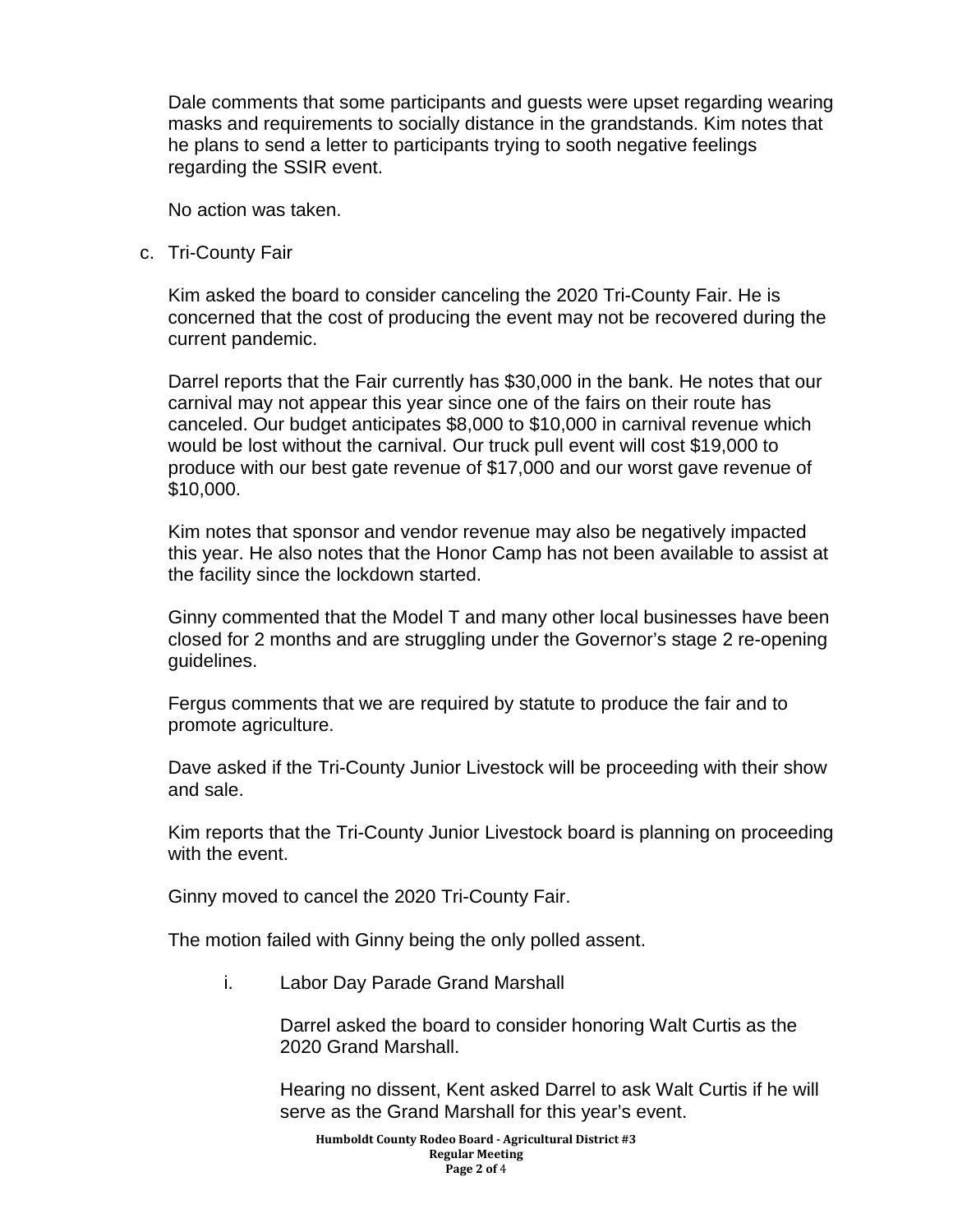# **WINNEMUCCA EVENTS COMPLEX (WEC)**

Kim reports that the staff built hundreds of temporary stalls and 50 temporary RV spaces and that WCVA purchased 80 new stalls for the SSIR event. He also notes that we have purchased an HD Video camera and we are working to connect it to our big screen at the Event Center.

## **2019 - 2020 BUDGET REVIEW – MODIFICATION**

Kim presented the current budget report including revenue and expense transaction cleared as of July 6, 2020 for the budget ending on June 30, 2020.

Property tax revenues are at 140.88% of our budget. Room tax revenues are at 106.63% of our budget.

Fairgrounds revenues are at 115.15%. Wages and Benefit expenses are at 90.39%, Service and Supply expenses are at 85.86% and Capital projects are at 46.71%.

Event Center revenues are at 103.09%. Wages and Benefit expenses are at 126.26%, Service and Supplies expenses are at 76.38% and Capital Projects are at 0.79%.

Kim notes that the total Wages and Benefits budget for both the Event Center and the Fairgrounds is \$550,711 compared to \$528,755 total spending.

No action was taken.

# **VOUCHERS – EXPENDITURES APPROVAL**

Dale moved to approve the outstanding vouchers consisting of: \$30,448.87 for the Indoor Event Center through July 7, 2020 \$33,491.80 for the Indoor Event Center through July 7, 2020 \$13,185.90 for Ag District #3 through July 7, 2020

The motion passed unanimously with Kent abstaining on items from Communication Creations because his spouse owns and operates the business.

#### **FAIRGROUNDS REPAIRS AND MAINTENANCE**

Kim reports that with so many participants on the Events Complex at the recent SSIR event there are currently no major repairs to be made. He notes that two RV breakers needed to be reset at the event but there were very few power or water problems during the SSIR event.

Fergus asked about progress of cleaning up the facility.

Kim reports that staff are continually working to clean up the facility including storage area on the west end of the track. He also notes that we have purchased a semi trailer to store the floor for the Event Center.